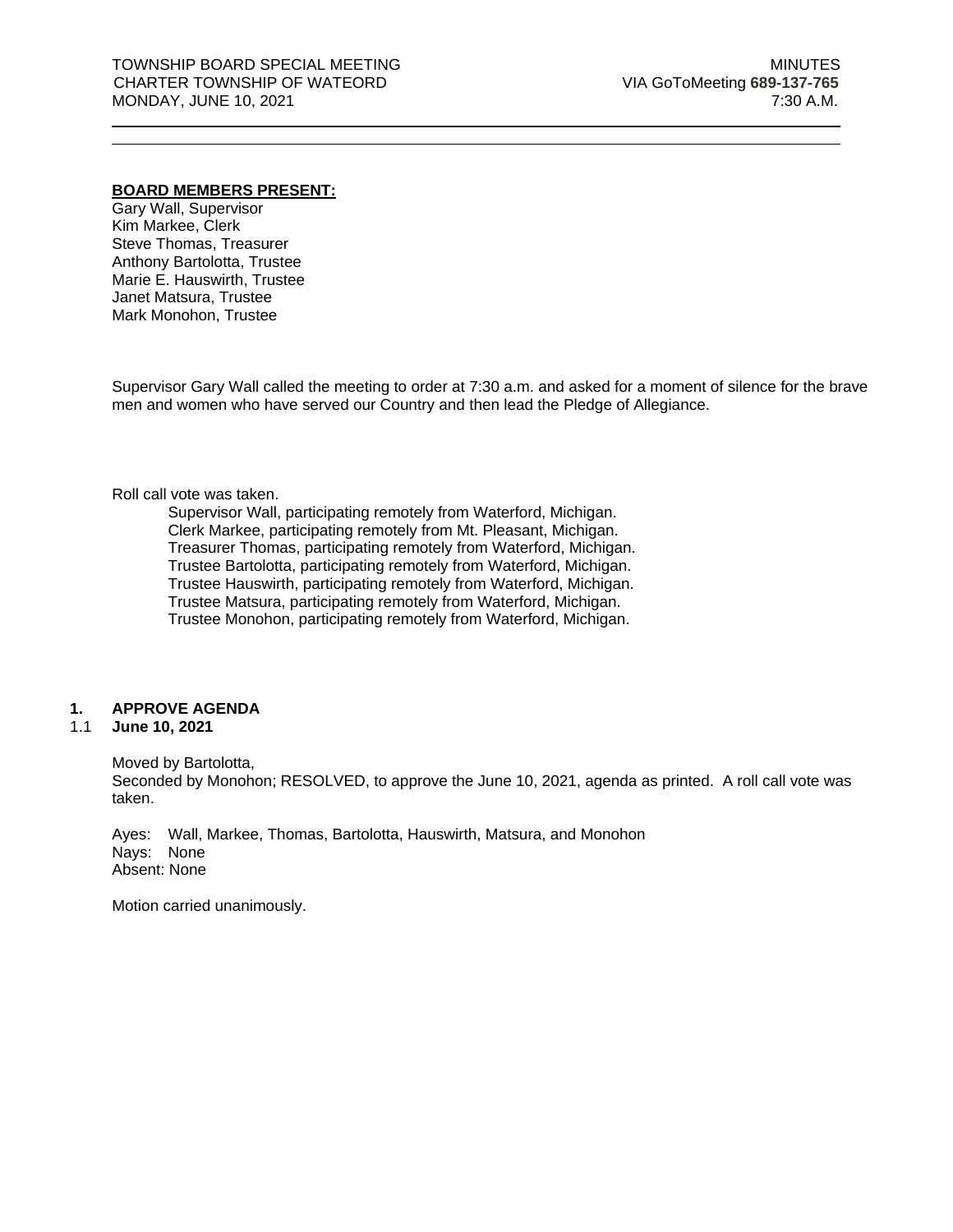### **2. Approval of Park Alcohol Sales License Agreement**

The following Park Alcohol Sales License Agreement was presented.

## **PARK ALCOHOL SALES LICENSE AGREEMENT**

This License Agreement ("License"), made and entered into on the date it has been fully signed, is between the Charter Township of Waterford ("Township"), whose address is 5200 Civic Center Drive, Waterford, MI 48329, and the Waterford Area Chamber of Commerce ("Licensee"), whose address is 2309 Airport Road, Waterford, MI 48327, for the use by Licensee of the portion of the Township's Hess-Hathaway Park with an address of 825 S. Williams Lake Road, Waterford, MI 48327, as shown on the attached plan and referred to as the "Premises".

### **RECITALS:**

A. Licensee requested Township Board approval to allow use of the Premises for the sale, service and consumption of alcohol at the Concert-in-the-Park scheduled to be held on June 10, 2021, June 17, 2021 and June 24, 2021 (the "Events"):

B. Section 12-002 of the Township Code of Ordinances provides an exception from the prohibition on possessing, dispensing and use of alcoholic beverages in Township parks, for specially approved events in conjunction with a service club or other established entity or group that will supervise the possession, dispensing and consumption of alcoholic beverages in compliance with a Michigan Liquor Control Commission ("MLCC") liquor license.

C. On June 10, 2021, the Township Board approved Licensee's request subject to this License being signed and complied with.

### **IT IS THEREFORE AGREED AS FOLLOWS:**

1. Grant of License. For and in consideration of the benefits to the Township of the Events, the Township grants permission by this revocable license for Licensee to use the Premises for alcohol sales, service and consumption at the Events, subject to and in accordance with all of the terms and conditions of this License.

2. Alcohol Use Location, Costs and Expenses. The licensed use shall be limited to the Premises, with Licensee solely responsible for all costs and expenses incurred in the licensed use and in complying with terms and conditions of this License.

3. Use of Premises. The use rights granted in this License are subject to the Township's rights to protect the public health, safety and welfare, and may be suspended or terminated at any time by the Township Parks Superintendent, Police Department, or Fire Department for those purposes, or if the use is creating a nuisance or threatening condition. Licensee assumes all risk of damages from any such suspension or termination and waives and releases the Township from any claims for such damages.

4. Maintenance. Licensee agrees to use and maintain the Premises in a clean, safe and good condition and as required by the Township Parks Superintendent, Police Department, or Fire Department, and to promptly clean up and restore the Premises to the pre-Event conditions after the Events.

5. MLCC License. Licensee's rights to use the Premises for alcohol sales at the Events are conditioned on Licensee obtaining and providing a copy of the required MLCC license and all related MLCC documents to the Township Park Director no later than the day before the Event. The sale of alcohol by Licensee at the Premises shall be in strict compliance with the required MLLC license, with a violation of any condition or requirement of the MLCC license being grounds for the immediate revocation of this License by the Township Park Superintendent or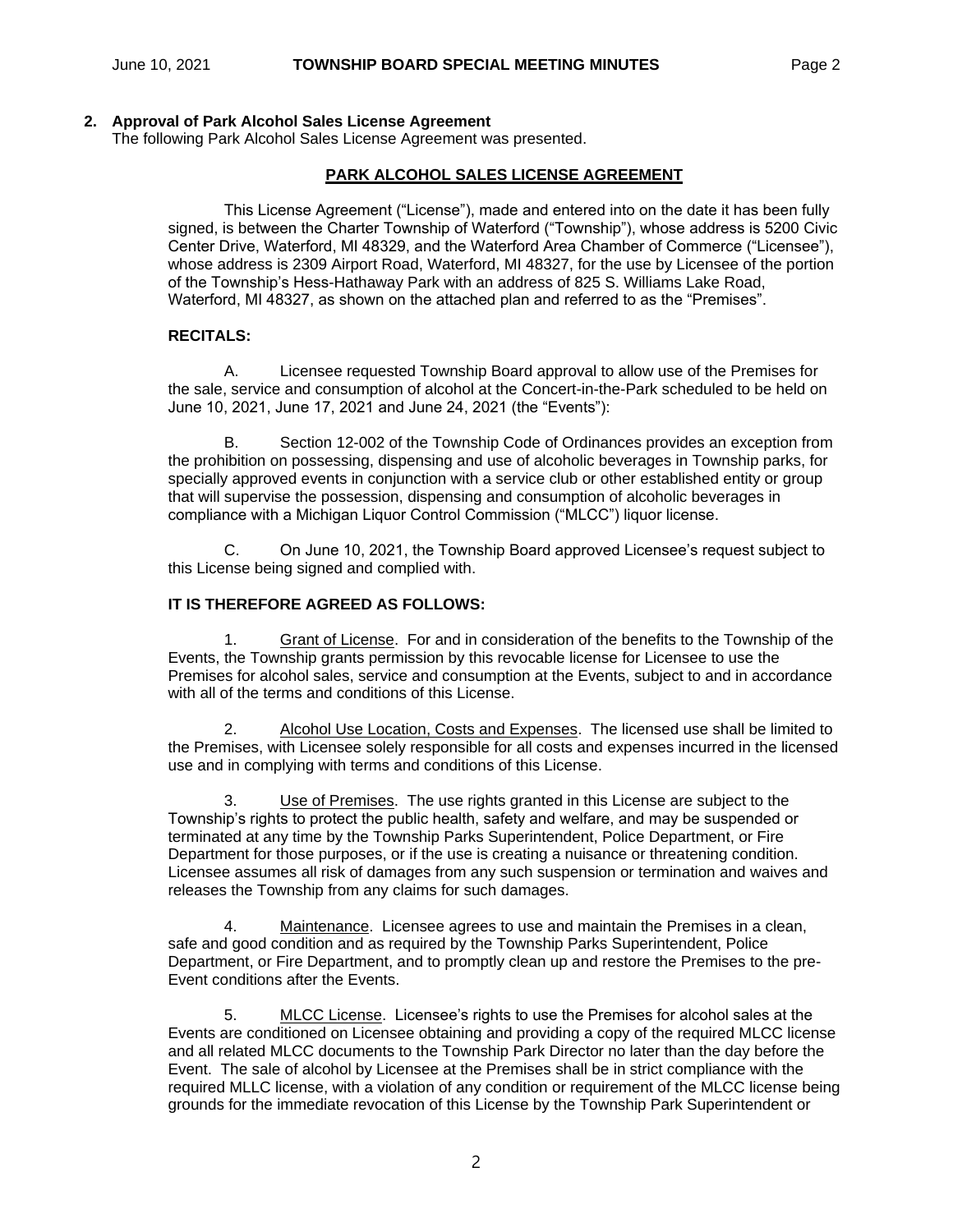#### Approval of Park Alcohol Sales License Agreement Continued.

Police Department. Licensee shall provide copies of the MLLC license, bond and other documents related to such alcohol sales to the Township Parks Superintendent.

6. Indemnification. Licensee shall defend, pay on behalf of, indemnify, and hold harmless the Township, its elected and appointed officials, employees, volunteers, and other persons working on behalf of the Township, from and against any and all claims, demands, suits, or loss, including all costs and attorneys fees connected therewith, and from any and all damages which may be asserted, claimed, or recovered for personal injury, including bodily injury or death and/or property damage, including loss of use thereof, arising out of or in any way connected or associated with this License and the use of the Premises for the Events. The Township shall provide notice to Licensee within a reasonable time of the receipt of any claim arising under this License.

7. Insurance. Licensee shall secure and maintain general liability and liquor liability insurance for the Premises in the minimum amount of \$1,000,000.00, and naming the Township and its officials and employees as an additional insured and certificate holder on those policies with proof of such insurance being provided to the Township prior to the Events.

### CHARTER TOWNSHIP OF WATERFORD

\_\_\_\_\_\_\_\_\_\_\_\_\_\_\_\_\_\_\_\_\_\_\_\_ \_\_\_\_\_\_\_\_\_\_\_\_\_\_\_\_\_\_\_\_\_\_\_\_\_\_\_\_\_\_\_\_\_\_\_\_\_\_\_\_ Date **Gary Wall**, Supervisor

 $\Box$ 

Date **Date Clerk Clerk Clerk Kim Markee, Clerk** 

WATERFORD AREA CHAMBER OF COMMERCE

\_\_\_\_\_\_\_\_\_\_\_\_\_\_\_\_\_\_\_\_\_\_\_\_ \_\_\_\_\_\_\_\_\_\_\_\_\_\_\_\_\_\_\_\_\_\_\_\_\_\_\_\_\_\_\_\_\_\_\_\_\_\_\_\_

Date **Nikki** Tippett, Assistant Director

Moved by Markee,

Seconded by Monohon; RESOLVED, to approve Waterford Chamber in Park Alcohol Sales License Agreement. A roll call vote was taken.

Ayes: Wall, Markee, Thomas, Bartolotta, Hauswirth, Matsura, and Monohon Nays: None Absent: None

Motion carried unanimously.